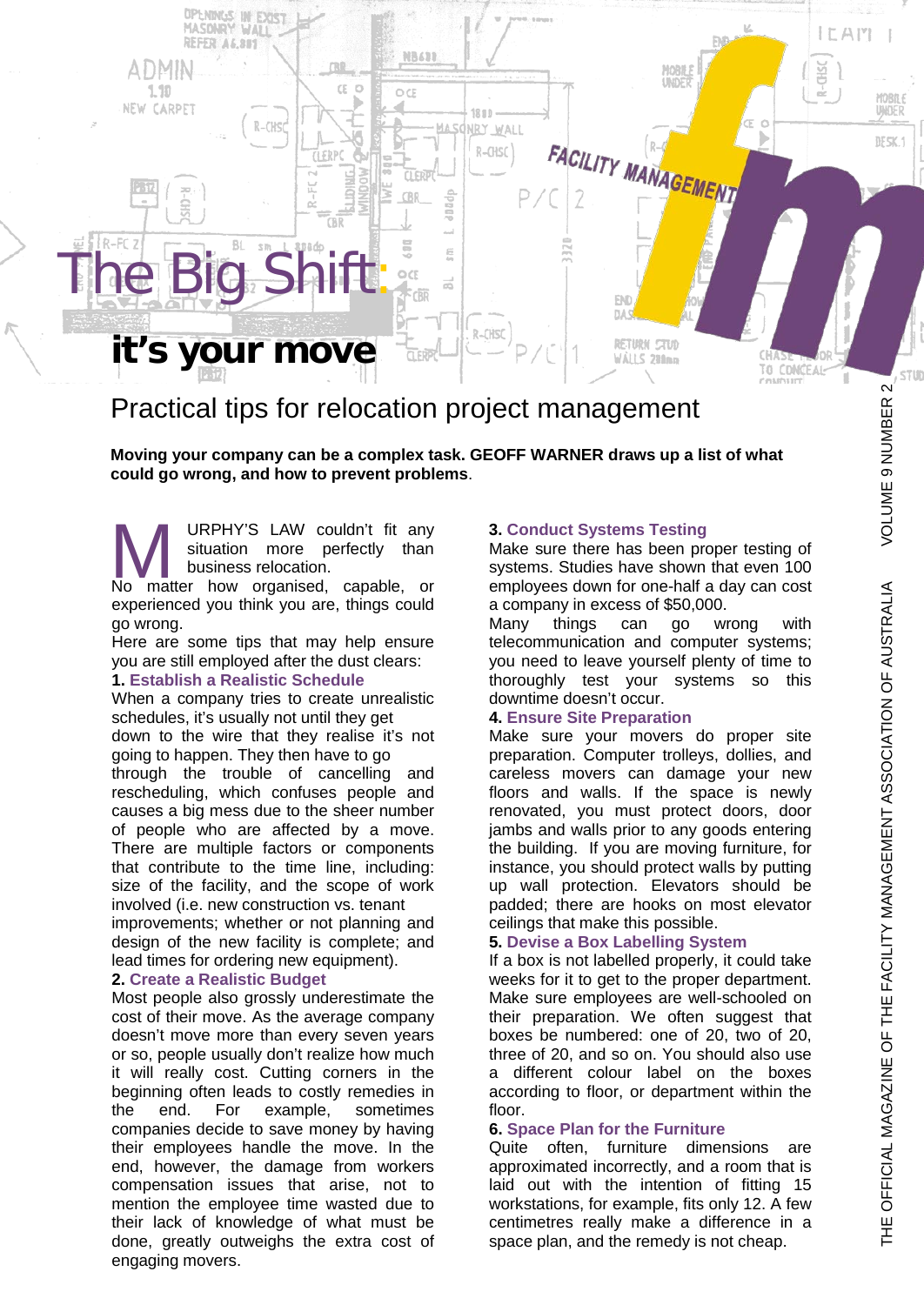**relocation**

**DESIC**:

DE SK.

₩g

s:

## **7. Evaluate Responsibilities**

DMIN

NEW CARPET

If you're the person managing the move for your company, evaluate your current responsibilities to make sure neither the move nor your normal job is getting neglected.

 $R-CHS$ 

Unless the person designated has a job that does not require 40 hours a week, it is virtually impossible to pull off both. As the move gets closer, the number of hours that need to be devoted to the project increases. Tasks can fall through the cracks or are simply overlooked, resulting in higher costs. Delegating responsibilities before and

during the move can prevent problems.

### **8. Communicate with Employees**

While most employees have little to do with a move, it's still important that there is proper communication of schedules and procedures. E-mail, flyers, and newsletters are good ways to keep employees up to date. When it comes time for the big day, however, the fewer employees involved the better. They may interfere with the move, opening the door for problems.

Employee morale is another potential problem. This is especially true if a company is moving from a space where everyone has private offices to an open-office space.

Employees have a difficult time going from their corner office with a view to a

"2.4-by-2.4 cube" without feeling like they have been demoted. Proper communication can help combat this before it becomes a problem. Usually, employees become unhappy if they are not told what is going on with the planning of the move.

An informed employee is usually a happy employee.

#### **9. Last but not least, hire a reputable mover**

While the biggest problem you usually hear about movers is damage to, or misplacement of, furniture and equipment, that isn't the only caution you need to take.

A moving company might schedule your move and then to *grab* all the revenue possible, they book additional relocations that leave your relocation under resourced. You spend months and thousands of dollars making sure your relocation goes smoothly,

then you don't even have quality manpower or equipment required to make it happen quickly and efficiently.

 $R - CHSC$ 

 $18.00$ 

NRY WALL

R-CHSC

MAS

doog

CB1

Make sure the responsibilities of both the moving company and your organisation are clearly laid out in the mover's proposal.

- *Who is responsible for sequential packing and reloading the common filing areas or Compactus systems?*
- *What will be the start time, duration and finish time for the relocation?*
- *What numbers of movers will be onsite?*
- *What experience do this crew have?*
- *How many supervisors will be onsite? What experience do the supervisors have?*
- *Will the moving company General Manager or owner be onsite in case there is need for last minute operational strategy changes?*
- *How will the moving company protect the buildings from damage?*
- *Does the mover provide on loan a range of specialist equipment, and packaging that will reduce potential downtime to your business?*
- *Does the moving company have adequate insurance for lost or damaged property?*

These things need to be spelled out in writing.

To be sure you engage an experienced, dependable relocation company, check three recent references. (Not hand picked references to make the mover look reputable).

Make sure that the company has performed jobs of similar scope and that you hire an office and industrial moving company (vs. residential movers). An experienced office mover knows that the difference between a residential and commercial move is as different as night and day.

*Geoff Warner is Project Director of Melbourne based: Australian Business Relocations Pty Ltd Phone: 1300 651 180*